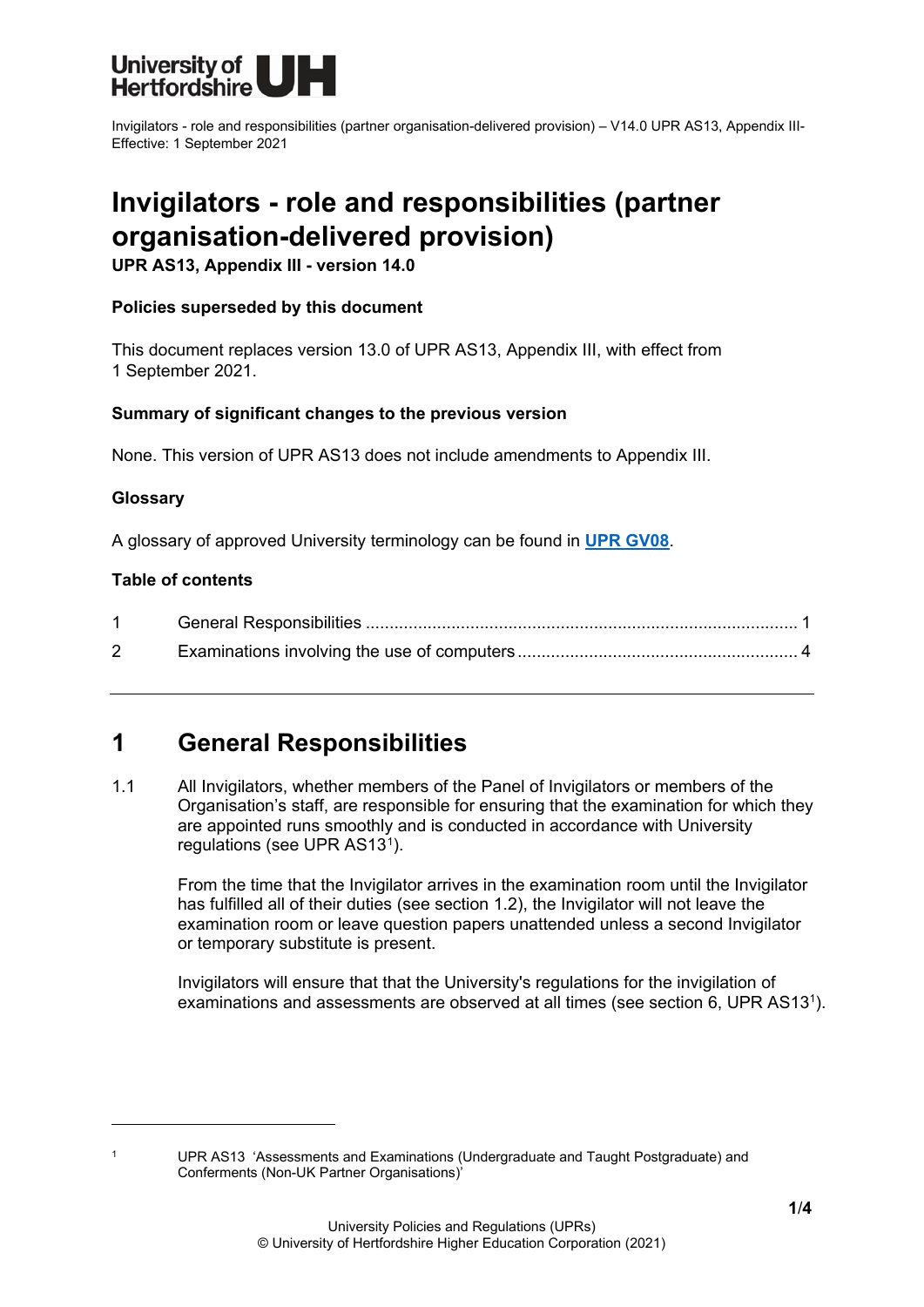Invigilators - role and responsibilities (partner organisation-delivered provision) – V14.0 UPR AS13, Appendix III-Effective: 1 September 2021

#### 1.2 Invigilators will:

- i admit candidates registered for the module that is to be examined to the examination room at least **15** minutes before the start of the examination (in larger examination rooms, **30** minutes before the start of the examination);
- ii ensure that candidates:
	- a leave all bags, books and other personal property in a specified place and
	- b sit in the seat which has been allocated to them and
	- c place the required proof of identity on their desks;
- iii immediately refer candidates who are unable to present the required proof of identity to the Examinations Officer (or nominee) and, where the examination has already commenced and the candidate needs to leave the examination room to resolve this matter, ensure that they are escorted by an Invigilator or member of staff;
- iv ensure that each candidate signs the attendance register (in the event of a candidate's absence an invigilator must write 'ABS' next to the student's name);
- v endeavour to ensure that any restrictions specified in the rubric relating to examination aids, for example, module notes and calculators, are observed and refer any queries to the Internal Examiner (or nominee) and/or the Examinations Officer;
- vi prior to the commencement of the examination, make all announcements in accordance with the Invigilator Guidelines and remind candidates to read the regulations relating to remaining silent, to raising a hand to call the Invigilator if they need any assistance and to stopping writing when instructed to do so by the Invigilator;
- vii ensure that the door to the examination room is closed at the time scheduled for the start of the examination in accordance with the digital clock in the examination room and that the examination commences as soon as possible thereafter;
- viii refuse entry to any candidate who arrives after the time scheduled for the start of the examination, irrespective of whether the examination has started;
- ix announce to the candidates and note in the Invigilator's Log the commencement time and the finishing time of the examination;
- x during the examination, give their undivided attention to the surveillance of candidates and position themselves at various locations within the room during the course of the examination so that they can observe the whole room;
- xi ensure that candidates do not take into the examination room any work, reading matter, food or drink (other than small, clear, unlabelled bottles of still water);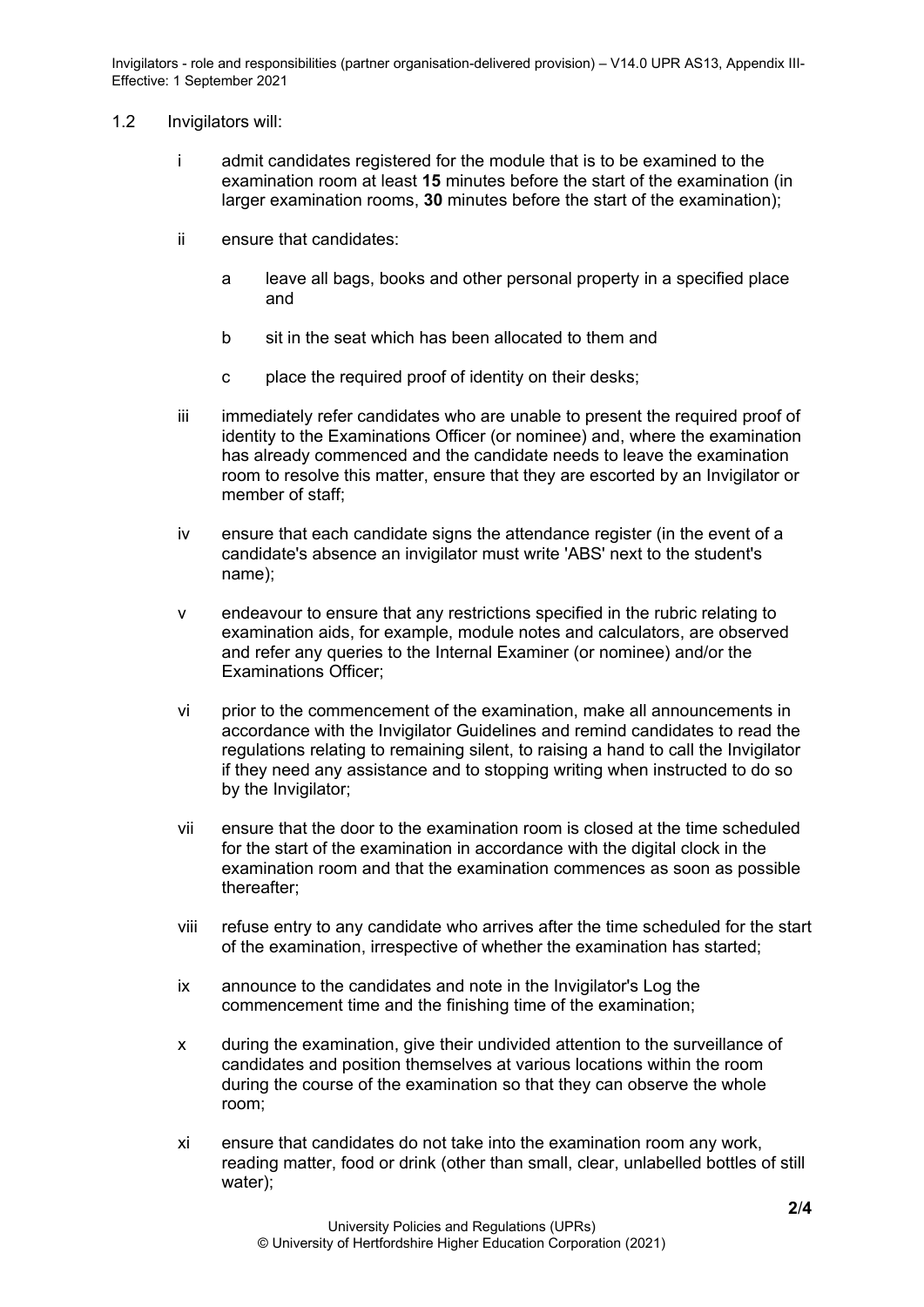xii not permit but record in the Invigilator's Log if it happens, details concerning any candidate who leaves the examination room during the first **40** minutes or during the last **20** minutes of the examination unless they have medical or other appropriate evidence to justify this absence;

### (**Note for guidance:**

'medical or other appropriate evidence' would include, but is not limited to, medical certificates or letters from doctors or psychiatric practitioners.)

- xiii immediately refer any queries concerning the examination to the Examinations Officer;
- xiv take such measures as they deem appropriate for the immediate comfort of any candidate who becomes unwell during the examination, contacting the Examinations Officer if necessary: under no account leaving other candidates in the examination room unsupervised;
- xv ensure that candidates who need to visit the lavatory during an examination of more than two (**2**) hours' duration are escorted (only candidates with medical or other appropriate evidence may leave the examination room during the first **40** minutes or during the last **20** minutes of the examination, they must be escorted at all times);
- xvi immediately confiscate material and report the matter to the Examinations Officer immediately in cases where they have reason to believe that a candidate may be in breach of University regulations, in particular, if the Invigilator discovers a candidate with unauthorised material (the Examinations Officer will advise the Invigilator concerning immediate action which they (the Invigilator) are to take);

(The candidate will normally be allowed to continue with the examination but if the suspected candidate is expelled from the examination room they may not be re-admitted during that examination. The Invigilator will make a written report of the incident, by means of the Invigilator's Log and Exam Offence Log, to the Examinations Officer giving details of the alleged offence and any supporting evidence.)

- xvii note in the Invigilator's Log any incident which occurs during the examination which may have disturbed the candidates (such incidents would include, but are not limited to, excessive external noise);
- xviii following consultation with the Examinations Officer, require a candidate to leave the examination room where the candidate, either intentionally or unintentionally, causes disturbance to other candidates in the examination and make a make a written report of the incident in the Invigilator's Log;
- xix where a candidate suddenly becomes unwell during an examination and elects to leave without completing the examination contact the Assistant Registrar immediately and make a written report of the incident in the Invigilator's Log, noting that the candidate's decision to leave on grounds of sudden ill-health;